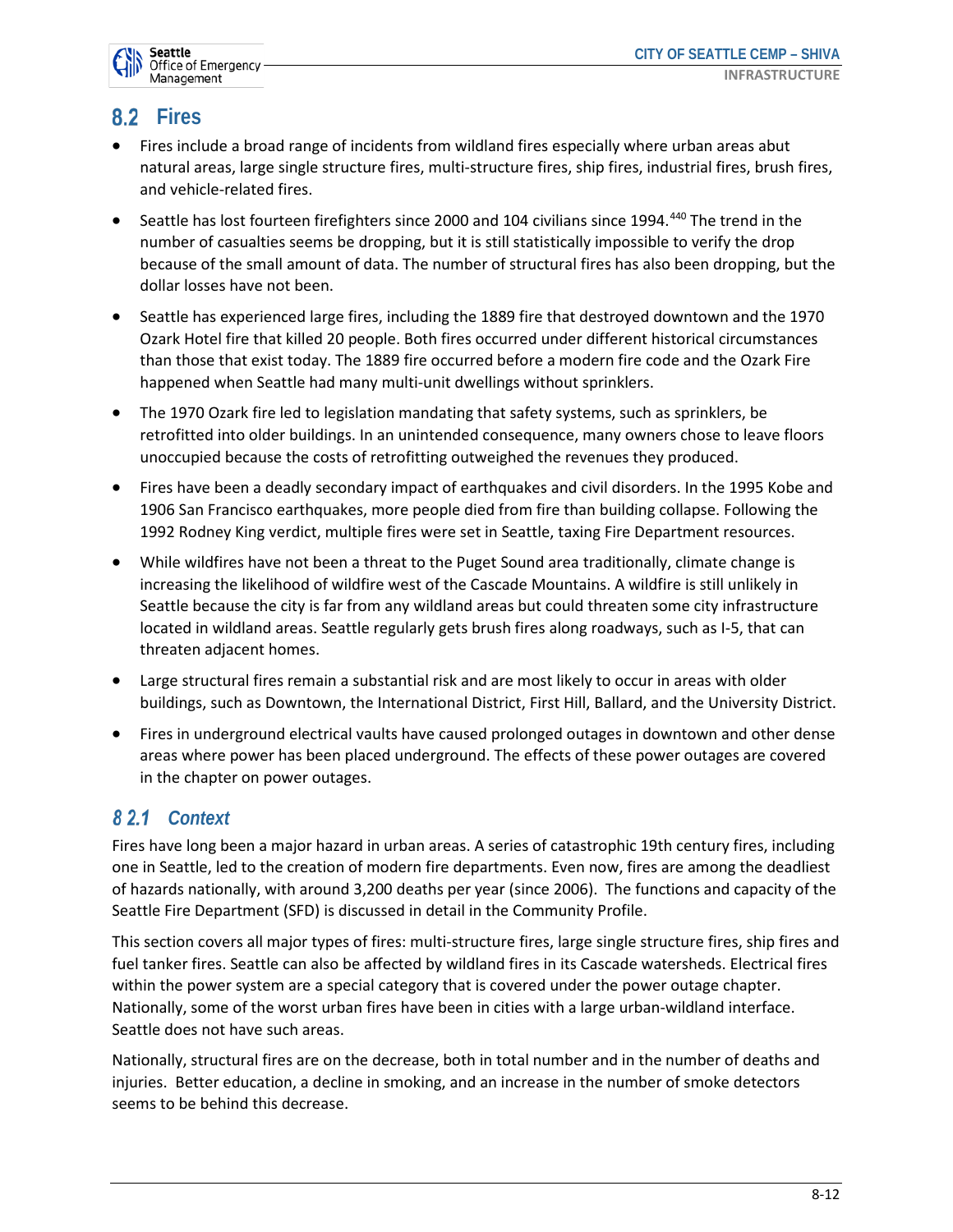





Effective firefighting depends on speed. Firefighters have the best chance to respond effectively when they can detect a fire and reach it quickly in overwhelming numbers. The first step is to isolate the fire to prevent it from spreading; only then do firefighters try to extinguish it. Fires get out of hand when they spread too quickly to be contained (like the 2017 Santa Rosa fire), when automated suppression systems do not work properly, or when they occur in places that are difficult to reach.

Fires can be a secondary impact of other hazards, as well as a trigger for hazards. Fire following earthquakes and during unrest are especially threatening. Damage to transportation infrastructure or security problems can result in fire fighters being unable to reach fires quickly or in adequate strength. An earthquake may damage the water distribution system, lowering water pressure at hydrants. In these circumstances, unattended fires could grow and threaten large areas. From 1900 to 2014 there have been 11 large fires following earthquakes, including Kobe. They can be extremely devastating. The 1906 San Francisco fire destroyed 28,000 buildings. Civil disorder presents the other major fire risk. Arson fires are commonly set during disorders. The 1992 LA riots produced large fires that engulfed whole city blocks. Some of these fires were left to burn after fire fighters were assaulted. The use of accelerants often makes these fires worse.

Since 2000, the number of structural fires in Seattle has decreased, following national trends, with a very slight increase after 2012 (see figure [STRUCTURAL FIRE TREND]). Since 2012, Structural fires in multi-family dwellings have increased more than fires in single-family dwellings. The overall decline in structural fires has occurred despite a building boom over the last decade that have added a considerable number of new structures Since 2013, there has been an average of about 345 structural fires per year. As with the rest of the country, a combination of better education, decreases in smoking and increases in the use of smoke detectors has contributed to fewer fires in the 21st century.

Besides the decrease in incidents there has been a decrease in casualties (see figure [Casualty Trend]). The trend in the number of deaths is less clear. Since 1994, the average number of fatalities has been 4, but 2000, 2005, and 2010 saw spikes with 11, 8, and 9 fatalities, respectively.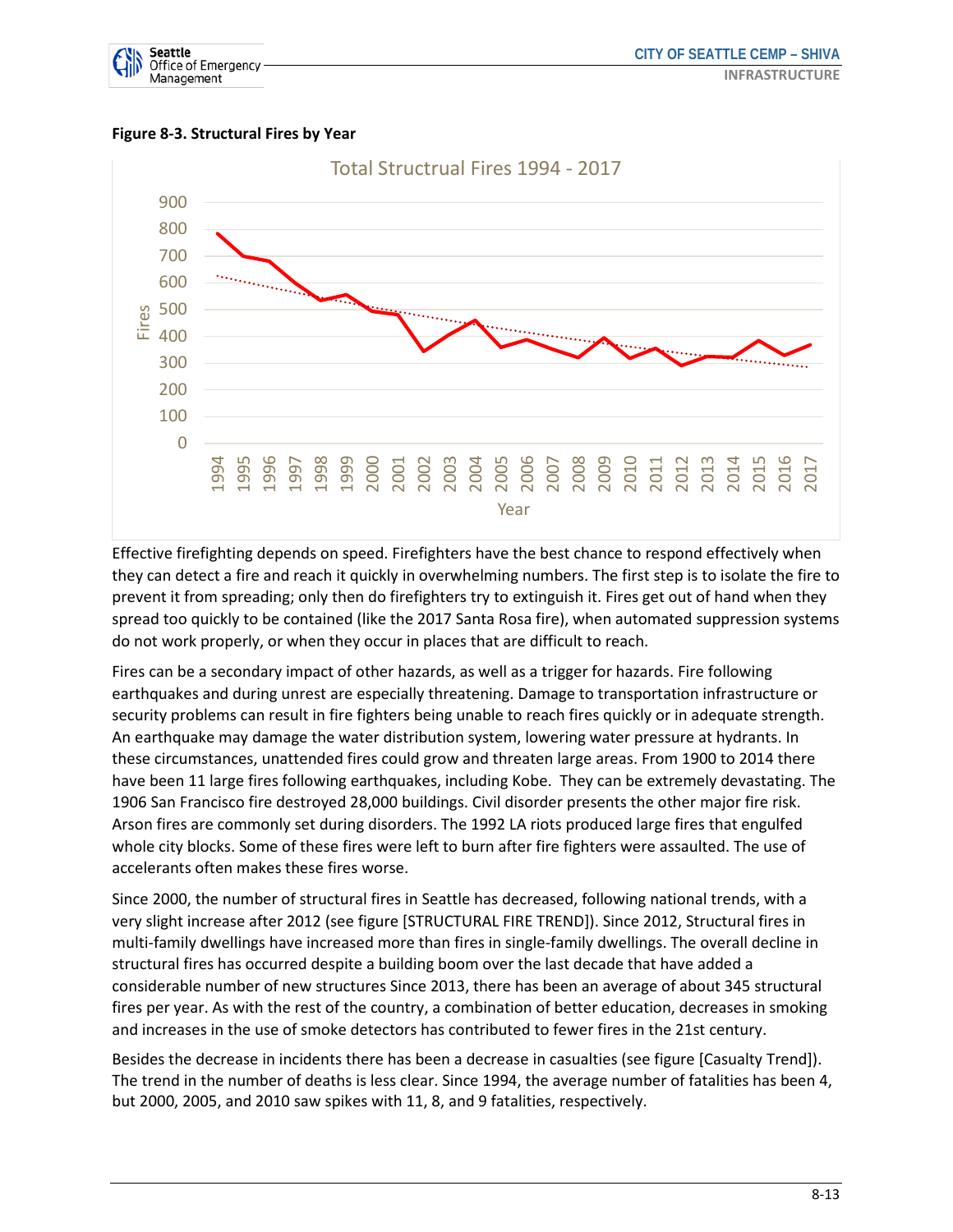

What has not decreased is the amount of property loss. While the number of casualties correlates with the number of incidents, property loss does not. This is because a few large fires dominate losses every year. This suggest that despite an overall downturn in the number of fires, the magnitude of events are staying large or getting larger. Structural fires result in average yearly property losses of about \$15.5 million.



#### **Figure 8-4. Fire Casualties by Year**

Non-structural fires (i.e., brush, dumpster, vehicle fires, etc.) are another class tracked by the SFD. Like structural fires, vehicle fires have declined between 1994 and 2012, and stayed relatively flat, with an average of 232 per year since 2012. The other categories have not, they have held steady or slightly increased in recent years. It is not clear why.

### **82.2 History**

Seattle is a city shaped by fire. The catastrophic Great Seattle Fire of 1889 consumed 60 acres of downtown Seattle just as the city was poised to become Washington State's leading urban center.<sup>441</sup> Amazingly, it caused no fatalities or major injuries. Equally impressive was the speedy and complete recovery. The fire occurred right before the biggest period of growth in Seattle's history. Seattle was able to totally rebuild the downtown within eighteen months, doing so with masonry instead of wood. This experience demonstrates how complete a recovery can be given the right circumstances and how hazard vulnerability can be mitigated during the recovery process.

#### *Significant Fires After the Great Seattle Fire*

SFD has kept records of all multiple alarm fires since 1912. While Seattle has not experienced an event as large as the Great Seattle Fire since 1912, there have been a number of large fires.

**July 30, 1914. Colman Dock Fire.** Colman Dock stood at the site of the current ferry dock in downtown Seattle. The dock was the largest on the west coast. Five people were killed and 29 were injured. Wooden docks, often treated with creosote as a preservative, are very vulnerable to fire.

**June 30, 1916. Bell Street Pier.** This fire at an army ammunition depot exploded much ordinance, including artillery shells. A bystander, a young boy, was killed by one of them.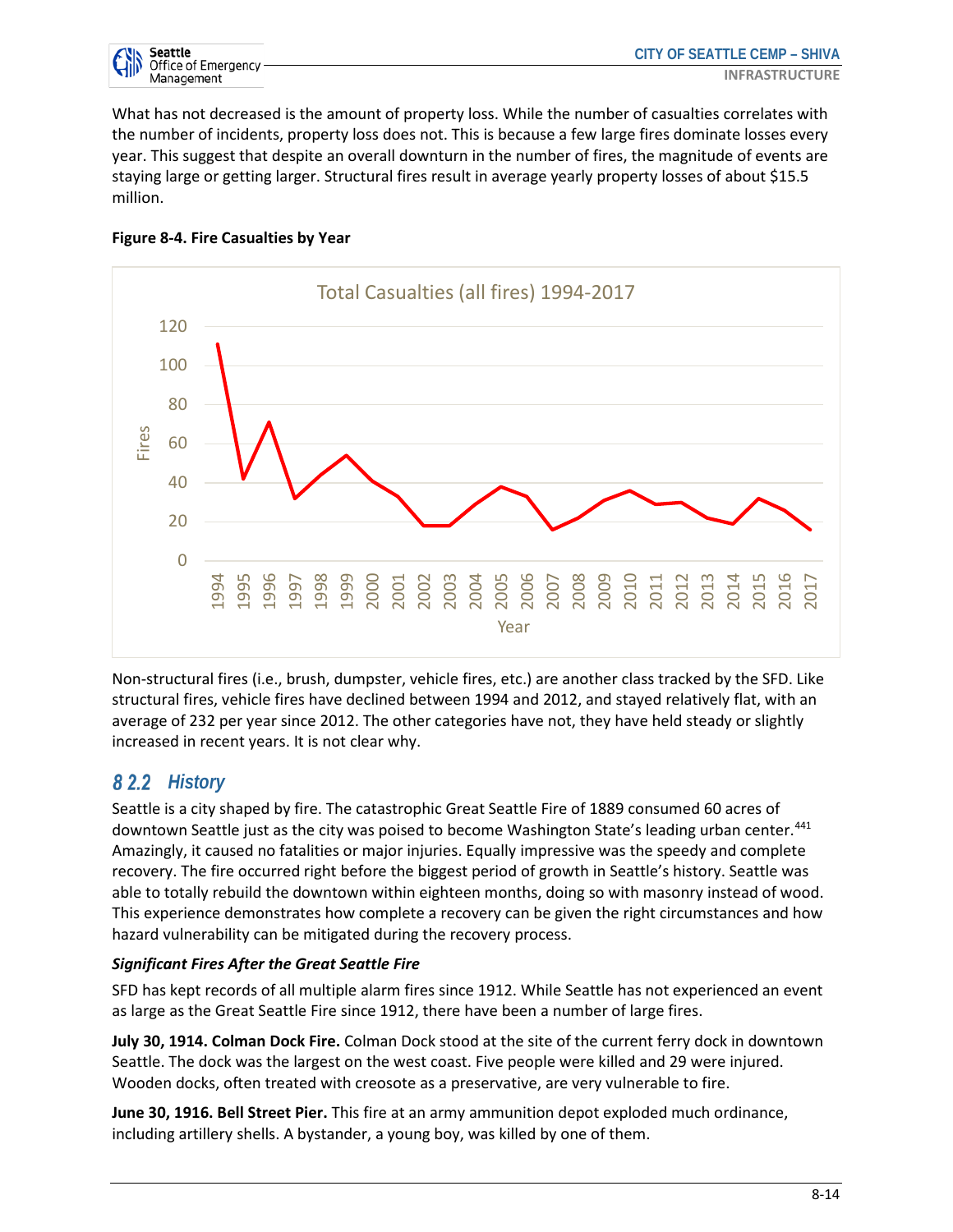

**April 20, 1920. Lincoln Hotel Fire.** A large hotel in downtown Seattle burned completely, resulting in four deaths.

**April 30, 1935. City Light South Lake Union Steam Plant.** The fire caused a power outage and severe traffic disruption but no deaths.

**February 18, 1943. B-29 Crash and Fire.** This fire, detailed above in transportation incidents, resulted in 32 deaths.

**September 9, 1945. St. Vincent de Paul Fire.** An arson fire set by a homeless man destroyed a whole block of property and caused four deaths.

**July 6, 1948. Lyle Branchflower Explosion.** An explosion and fire at a Ballard fish oil producer killed three workers and blew a car off the Ballard Bridge.

**May 20, 1958. Seattle Cedar Lumber.** Another major fire near the north end of the Ballard bridge resulted in no deaths.

**November 11, 1961. Pike Place Market.** Fire destroyed 20 stalls and stores, a pedestrian overpass over Western Avenue, and a meat market connected to Pike Place Market. A new pedestrian overpass was constructed in 2017.442

**March 20, 1970. Ozark Hotel.** This arson fire killed 20 people and had a major impact on Seattle's older neighborhoods. The Ozark was a single room occupancy (SRO) hotel, a type of housing that commonly served homeless and seasonal workers. It was a known fire risk. The fire department had inspected in often, but it was still vulnerable. It was in disrepair, had no sprinklers, and a poor escape route.

**April 25, 1971. Seventh Avenue Hotel.** A little over one year after the Ozark fire, another SRO burned, killing 12. Following these fires, stringent new fire ordinances were passed, including requiring buildings to be retrofitted with sprinklers and smoke detectors. Most building owners found it was not financially viable to retrofit upper floors and chose to abandon them.

**December 4, 1975. Fuel Tanker Explosion/Fire on Alaskan Way Viaduct**. (Also listed under Transportation Incidents and Hazardous Materials). A gasoline tanker truck crashed. Gasoline leaking from the truck caught fire, causing extensive damage to surrounding buildings. The fire caused a major downtown power outage when it burned though a power trunk line.

**December 22, 1976. Pike Place Market.** An apparent arson fire burned the Economy Market Building at 89-99 Pike St.

**March 4, 1985. Health Sciences Center.** A complex fire occurred on the 13<sup>th</sup> story of a 17-story building housing an infectious disease lab and trace amounts of radioactive material.

**May 9, 1989. M.V. Golden Alaska.** A 340-foot seafood processor caught fire below decks, initiating a complex incident requiring days to fully extinguish.

**September 9, 1989. Blackstock Lumber.** An arson fire at a lumberyard caused the death of one firefighter and severely injured another.

**September 16, 1991. M.V. Omnisea.** Another fish processor fire involved Seattle Fire units on site for five days.

**September 21, 1991. Villa Plaza Apartment Fire.** The day after the last units left the scene of the M.V. Omnisea fire, a huge fire broke out in the Villa Plaza Apartments. The complex was grandfathered in under the Ozark Ordinance and did not have sprinklers. There were no deaths, but 232 people were displaced. Because of the media stories alleging that it was a haven for criminals, many residents found it hard to find new housing.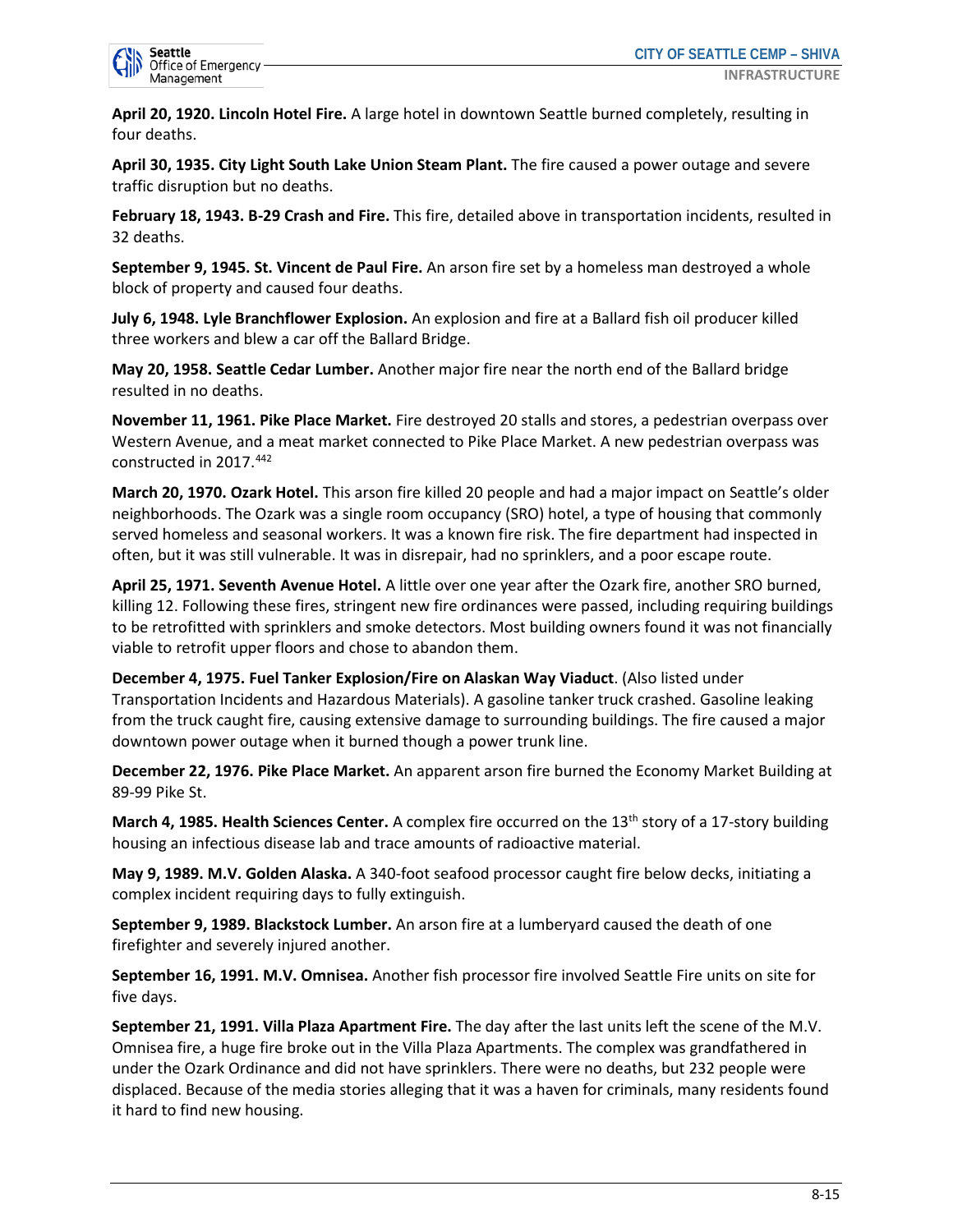

**January 5, 1995. Mary Pang Fire.** An arson fire in a warehouse resulted in the deaths of four firefighters. SFD came under heavy criticism and undertook major reforms after this fire.

**May 21, 2001. UW Center for Urban Horticulture.** An arson fire set by environmental extremists caused \$7 million in damage and destroyed years of research.

### *Likelihood of Future Occurrences*

As noted above, the total number of incidents and casualties is decreasing for all structural fires and highway vehicle fires. This is a major success. It reduces the cumulative impact of all fires.

The amount of property loss is increasing rather than decreasing. It seems that the number of large fires is holding steady. Seattle is experiencing fewer fires, but a higher percentage of those that occur are major fires.

One very important fact the data show is that fires do not have to be large to cause injury and death. The number of casualties correlates well with the total number of incidents but very poorly with property loss.

The number of non-structural fires (any fire outside a building: trash fires, grass fires, vehicle, and ship fires) is holding steady with the exception of vehicle fires which are showing a major decrease.

Based on the trends and an analysis of the historical data, there is a strong likelihood that Seattle will continue to have fires that result in high property losses but that are less likely to result in high numbers of casualties.

The 1889 Fire remains the largest in Seattle's history. Seattle was a very different place when it occurred. The chance of another fire like it is remote. The most likely scenario for a multi-block fire is a post-earthquake fire. Large sections of Kobe, Japan were destroyed is a huge blaze following the M 6.9 earthquake. Damage to the water system crippled the response.

# *Vulnerability*

A review of all multiple alarm fires reveals a clear profile of Seattle's vulnerability to major fires. Several factors emerge repeatedly:

- Businesses that contain a lot of fuel. Lumberyards, furniture stores, carpet warehouses, and other businesses using flammable materials are overrepresented in the record because fires started in these businesses are more likely to develop into major blazes.
- Apartments and hotels. These structures are vulnerable because of their high occupancy.
- Nightclubs, stadiums, and theaters are also vulnerable due to high occupancy.
- Substandard buildings.
- Arson Targets.
- Ships.
- Bridges.

In general, there are two types of fire vulnerability: 1) the conditions that allow the fire to spread, and 2) the concentration of people and property. Where the two factors overlap is the area of greatest vulnerability.

In the first category, factors that are more likely to turn an ignition into a major fire, are fuel-rich environments, substandard buildings, arson targets, and ships (because of the challenges in fighting them). To these must be added the capabilities of the fire suppression resources. Response time is a key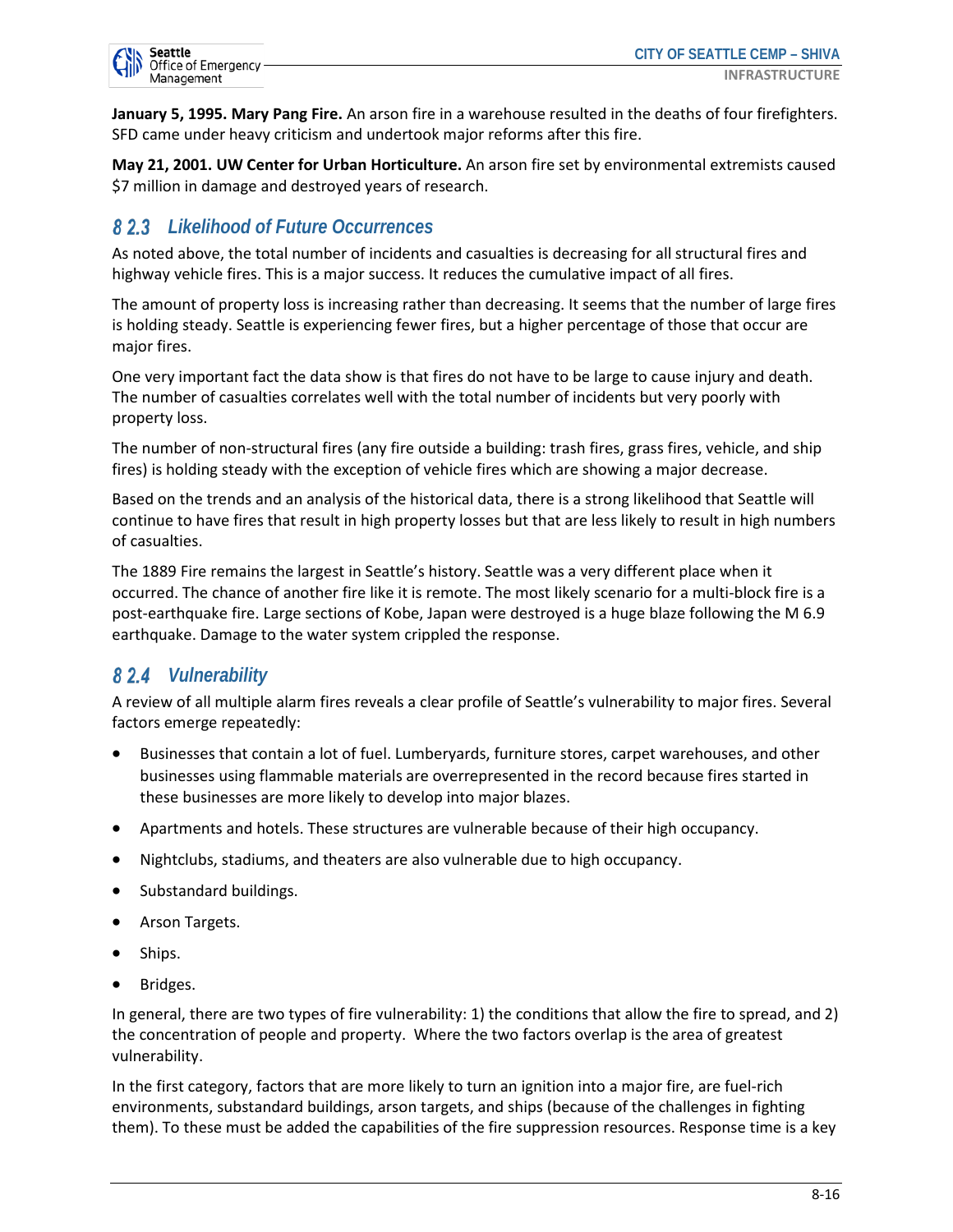

variable. The National Fire Protection Association has determined that a "room and contents" fire will flashover to a structural fire within 5 to 10 minutes. The longer a fire burns without response the more likely it will spread to additional structures.<sup>443</sup> Therefore, a response time under five minutes is considered good. SFDs has set their own standard for the first fire engine to arrive on scene within 4 minutes 90% of the time. Between 2013-2017, they met this standard 83% of the time, on average.<sup>444</sup> In comparison, the Portland Fire Department responds under 5 minutes and 20 seconds 60% of the time. The Atlanta fire department has a response time of 7 minutes 90% of the time.

Building architecture governed by building and fire codes the other critical factor in reducing fire risk. Many high-population areas are now made from fireproof materials like brick, steel, and concrete that reduces the risk of fire spread. However, most of the city's residential structures are wood, which is vulnerable. In these places, the key variables are early detection, spacing between structures to isolate a large fire and easy access for fire trucks. Seattle building officials say that the majority of multi-family structures being built are wood-frame, because it is a cheap and abundant local material. This is the general trend along the West Coast.<sup>445</sup> There have also been recent moves to allow large multi-family structures to use wood and cross-laminated timber in their construction. In 2018, the Seattle City Council approved an ordinance allowing six floors of wood construction on top of two floors of concrete.446 These new building ordinances could increase the density of wood frame structures in the city, in turn increasing fire vulnerability. Seattle requires smoke detectors in all new and existing residential buildings and most other types as well. This law improves the chances that the Fire Department will detect fires early, decreasing the probability of a fire getting out of control. Due to these factors, the older neighborhoods, where the houses are closer together and the streets are narrower, are more vulnerable to a multi-structure fire than new areas.

The second category is concentration of lives and property. Seattle has the densest residential areas between San Francisco and Vancouver, B.C. and this density is increasing. More people are working and living in large structures. Density has many positives aspects like reducing sprawl but can put more people at danger if a fire does occur. The densest residential areas include Belltown, Capitol Hill, First Hill, and University District neighborhoods, with over 100 people per acre in some blocks.<sup>447</sup> Seattle's deadliest fire, the Ozark Hotel fire, occurred on the edge of downtown in the Denny Triangle area at 7<sup>th</sup> Avenue and Westlake. Because of the heightened vulnerability of dense areas of the city, more effort has been made to reduce frequency, mitigate the effects of, and heighten the response to fires in these areas.

In large buildings, the most critical factor is the functioning of passive and automatic systems. In high rises, the upper floors are impossible to reach from the outside and HVAC and elevator shafts create corridors to spread a fire throughout the whole structure. Compartmentalized refuge areas, detectors and excellent sprinkler systems are the most effective means to deal with this type of fire. Seattle's codes employ all of these devices. The most vulnerable area, as measured by the size of the exposed population, is Downtown. Fortunately, most of the high-rise buildings in Downtown were built after 1970, when fire codes improved. Seattle still has some older high-rise buildings, but these buildings are being replaced or retrofitted due to developmental pressures.

Structural fires can occur as a secondary impact from a civil disorder or earthquake. The Seattle Fire Department has prepared plans for triaging incidents in this situation. This planning emphasizes first performing windshield surveys to grasp the extent of the problem, then responding to the most critical situations. If resources are unable to command all incidents, some fires may be left to burn or only enough resources will be committed to prevent the fire from spreading to adjacent structures

Wildfire exposure is greatest near large open areas, especially those with large fuel loads. Few of these areas are close to high population areas. Areas near transportation corridors seem to have an increased frequency of fires, especially in the summer as brush dries out. A few times, brush along I-5 has burned,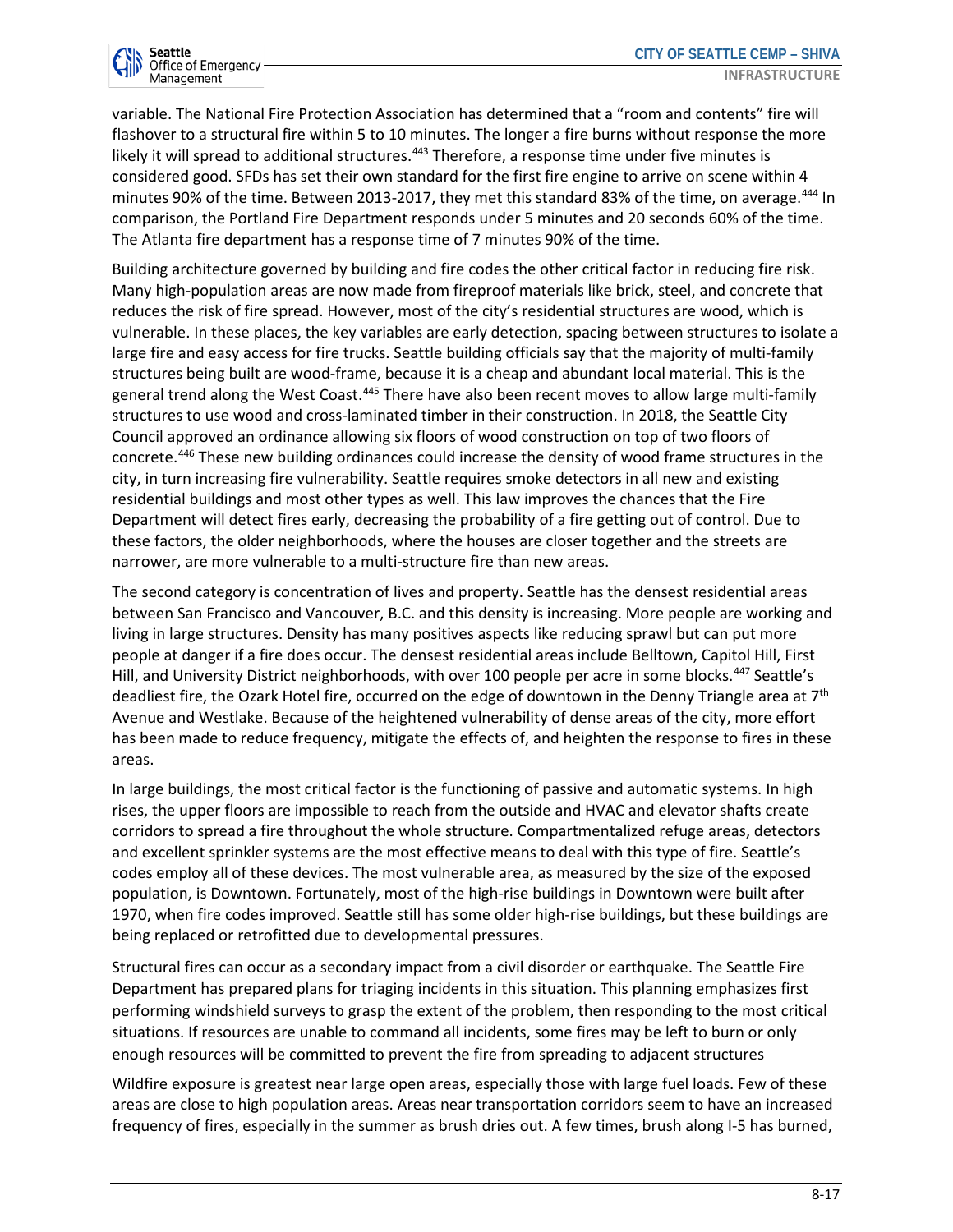

threatening homes adjacent to it and slowing traffic. SFD has been able to put these fires out using its own crews. Seattle has never experienced devastating urban wildfires as has happened in California, New Mexico, and Florida because it lacks large wildlands close to the city. Additionally, SFD has good access to most areas where they could occur. Wildland fires are a threat to Seattle's watersheds and power generation and transmission systems, which are in heavily forested, remote locations. Seattle Public Utilities and Seattle City Light maintain their own wildland firefighting capability to combat fires in the City's watersheds and project power generating equipment.

### *Consequences*

Because of a long-term effort to reduce the effects of fires through fire codes, vehicle safety standard, public education, and professional firefighting services, the number of fires and the number of casualties is dropping, mainly through a reduction in structural and vehicle fires. Reducing yearly property loss has remained elusive mainly because yearly losses are dominated by a few big incidents.

Large fires are likely to happen again because there are so many potential sources. One of the main goals in any response is to contain the fire in the structure, vessel, or location where it started. Despite some tragic fires, the strategy of containing these fires has largely been successful. This reduces the likelihood of another conflagration like the Great Seattle Fire. While unlikely, it is also possible Seattle could experience a large outdoor fire like those that have occurred in southern California. Sometimes, even a single structure fire can be disastrous as in the case of the MGM Grand fire that caused 85 deaths or the Station Nightclub fire that caused 100 deaths.

Seattle could be affected by a wildland fire that threatens water and power infrastructure. If power transmission towers and lines are exposed to fire, it could cause outages, but they would likely be localized. Fire has also threatened dams that generate some of the city's electricity. Damaged equipment in at these sites would not cause outages but would require the City to purchase additional electricity from external providers. A fire in one of the city's watersheds could decrease water quality by increasing turbidity, harming aquatic life, and drawing down the City's reservoirs. The consequences of wildland fire outside the city are discussed further in the power outage and water shortage chapters.

Due to the factors outlined above, the scenario that Seattle is most likely to face directly is a large, deadly structural fire or a fire associated with a transportation incident. Large structural fires still occur every year. Despite all the mitigation efforts, it is not implausible for a major fire to occur in a vulnerable structure. The result could easily be a large number of fatalities and property loss. Damage would probably be contained as long as adequate resources could be brought to bear. Economic effects would probably be limited unless there was destruction of critical infrastructure, such as a bridge that had to be closed, forcing transportation detours.

### *Conclusions*

With many high-occupancy buildings and densely populated areas, Seattle has a high exposure to fire loss. The risk this exposure entails has been reduced by measures to decrease the frequency and mitigate the effects of disastrous fires. They include the adoption of stringent Fire and Building Codes and the maintenance of a four-minute Fire Department response time.